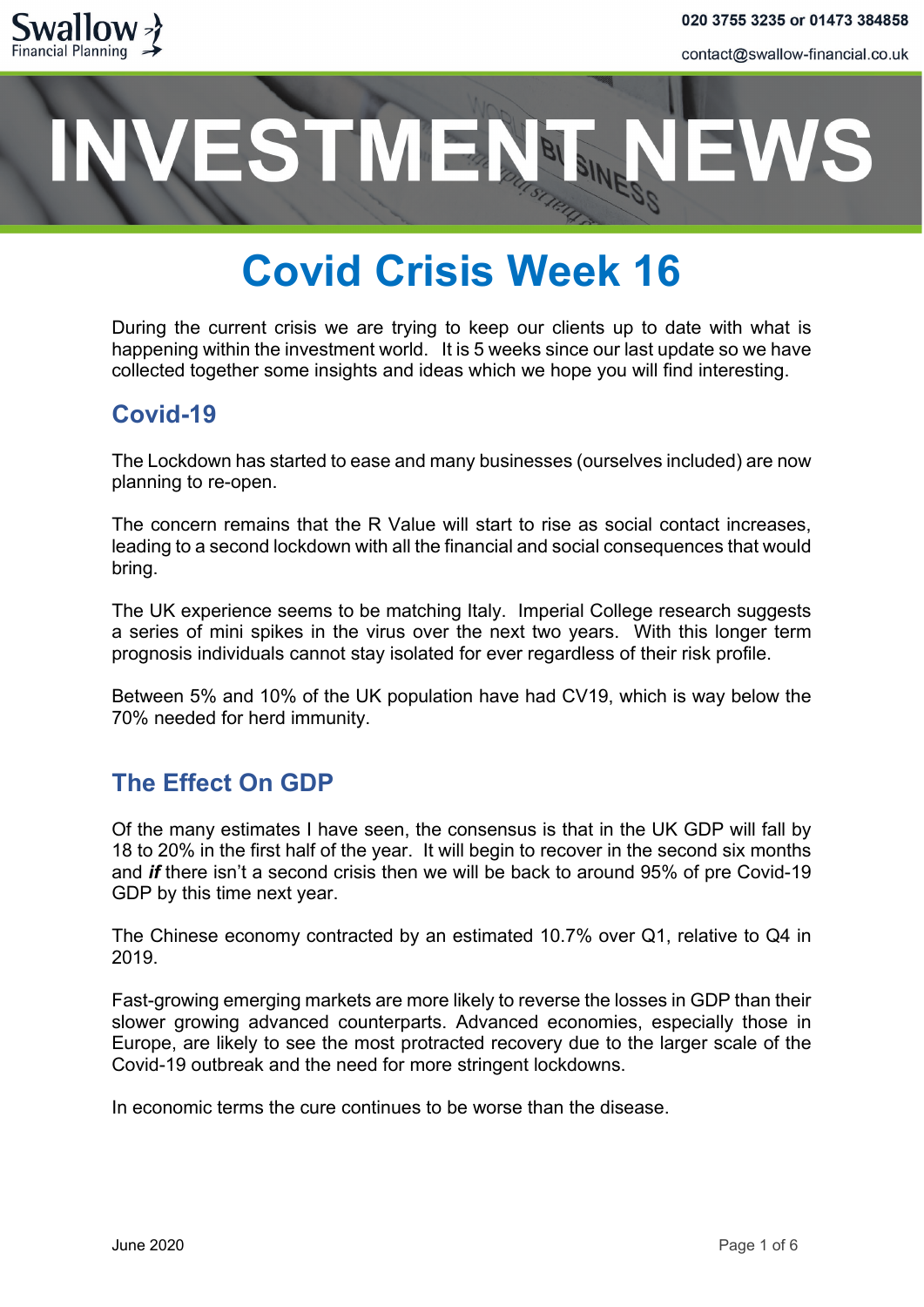

# VESTMENT

Overall, Oxford Economics expects global GDP to shrink by 4.7% in 2020. This is despite a strong rebound in the second half of the year where they project a 7.4% rise in the last two quarters of 2020. To put this in context, in 2009, the worst year for GDP growth during the global financial crisis, global GDP fell by 1.1%.

As we move into next year, Oxford Economics expects GDP growth to reach 7%, the strongest annual growth rate since the 1950s post-World War II economic expansion.

Despite the robust resurgence in activity in late 2020 and throughout 2021, Oxford Economics expects the level of global GDP by the end of 2021 to still be 2% below the level they had expected in January before the pandemic emerged. This shortfall will continue beyond 2022, reflecting a permanent scar on the global economy

## **Thanks Grandchildren**

Oxford Economics expects government debt levels will rise by 10%-20% of GDP by 2021 in most advanced economies.

Who is going to repay the £300 billion debt mountain we are now creating in the UK? Current predictions are that public sector debt will end up being repaid by tax payers in the second half of the  $21^{st}$  century. I am sure they will thank us!

As Eugene Farma states "every dollar of a government bailout has to be paid back by the people."

#### **Inflation**

The general consensus is that near term we are more at risk from deflation than inflation. Looking to the medium term however inflation remains a very real threat. If I were the chancellor I would welcome some devaluing of debt by inflation. Inflation is of course the destroyer of cash and fixed interest funds as well as the reducer of debt.

#### **The Value Premium**

Our current recommended basket of funds favours the "Value" sector over the "Growth" funds. It is well known that Value shares (shares which represent companies with better net book values, greater dividends and higher profits to share price) usually generate higher returns than Growth shares over the longer term.

However, as with all economic statistics, the Value "Premium" (better returns) turns negative from time to time. Dimensional research suggests that on a 10 year rolling average Value produces better returns than Growth 83% of the time. Over the last 10 years Growth stock has had a great run meaning Value has under-performed.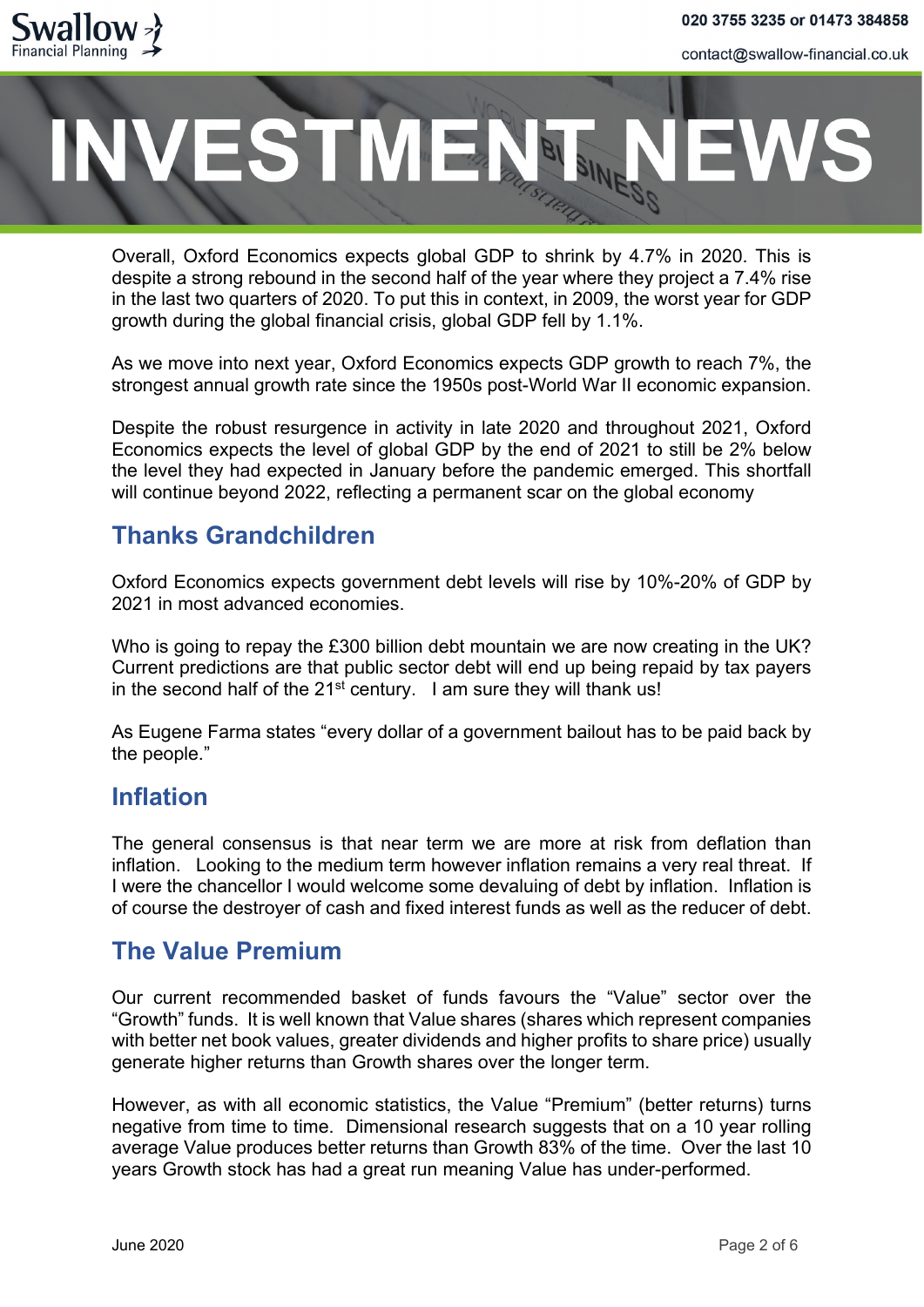

# **ESTMENT**

I attended a virtual lecture from Wei Dai of Dimensional Singapore. She confirmed that there is no reason to suggest that the Value premium will not return going forward. Premiums turn around very quickly. Value has produced positive performance after downturns in the past and in the last 10 years Growth stock out performance has widening of valuations between Growth and Value.

So we will maintain our Value Bias although as with out other asset "calls" we will keep the position under review.

### **Stockmarket Valuations**

At its worst stock markets fell 35% from their previous peak. Valuations moved from stretched to fair value.

Looking at the level of the FTSE today (6,440) I can't help but feel that prices are optimistically expecting the best medical outcomes.

Markets are however fragile and it will not take a lot to see equities falling to recent lows.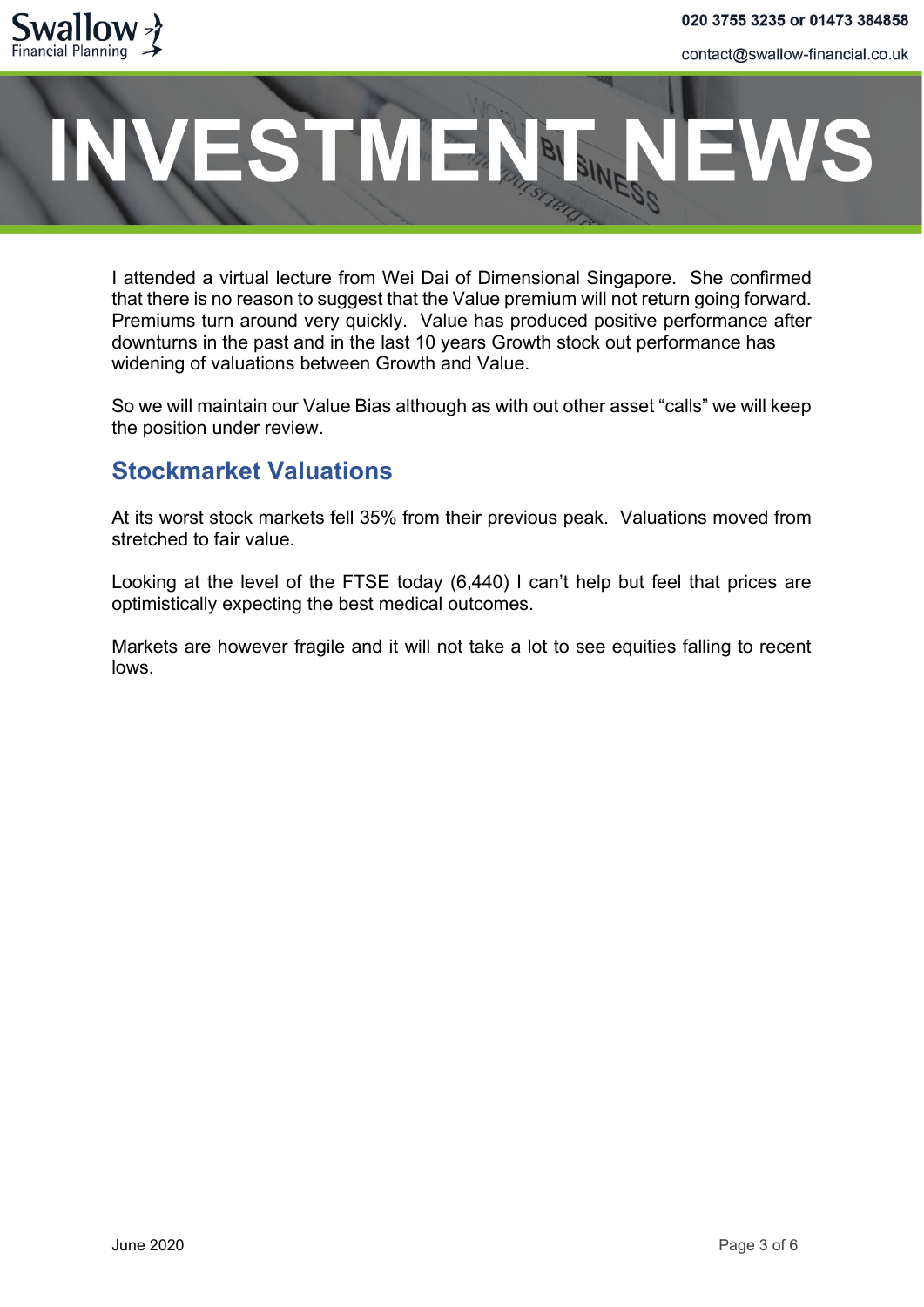

# **ESTMENT**

## **Where Are Asset Values Now?**

Since the peak of the Market on the  $19<sup>th</sup>$  February markets have moved as follows:

| Week<br><b>Market Movement Since</b> | 19/02/2020  | 16<br>04/05/2020 |
|--------------------------------------|-------------|------------------|
| All World Equities                   | $(6.31\%)$  | 10.87%           |
| <b>Emerging Markets</b>              | (8.48%)     | 11.51%           |
| <b>Global Value</b>                  | (15.16%)    | 16.32%           |
| <b>Global Min Volatility</b>         | (13.57%)    | 5.49%            |
| UK FTSE 100                          | (14.82%)    | 8.67%            |
| UK FTSE 250                          | (18.56%)    | 10.60%           |
| <b>UK FTSE All Share</b>             | $(16.24\%)$ | 9.35%            |
| <b>UK Higher Yield</b>               | $(23.41\%)$ | 13.42%           |
| <b>UK Smaller cos</b>                | $(20.22\%)$ | 10.34%           |
| <b>UK Value</b>                      | $(23.00\%)$ | 12.70%           |
| UK REITS                             | (19.28%)    | 8.68%            |
| <b>International REITS</b>           | (19.35%)    | 9.38%            |
| <b>Managed Bonds</b>                 | $(2.96\%)$  | 0.56%            |
| <b>Short Dated Bonds</b>             | 0.09%       | 0.09%            |
| Cash                                 |             |                  |
| Gold                                 | 9.71%       | 0.59%            |
| Silver                               | (.13%)      | 18.17%           |

The first column shows the return from the 19<sup>th</sup> February to the 5<sup>th</sup> June (16 weeks).

The second column shows the market returns from the  $4<sup>th</sup>$  May (when we last issued a bulletin) to the  $5<sup>th</sup>$  June. As you can see, we have had a classic oversold market which was very quick to recover (at least in part).

In the last 5 weeks we have therefore seen a continued strong recovery. Bricks and Mortar funds have been suspended so data isn't available. The above funds are all actual passive tracker results within the areas described *after* charges.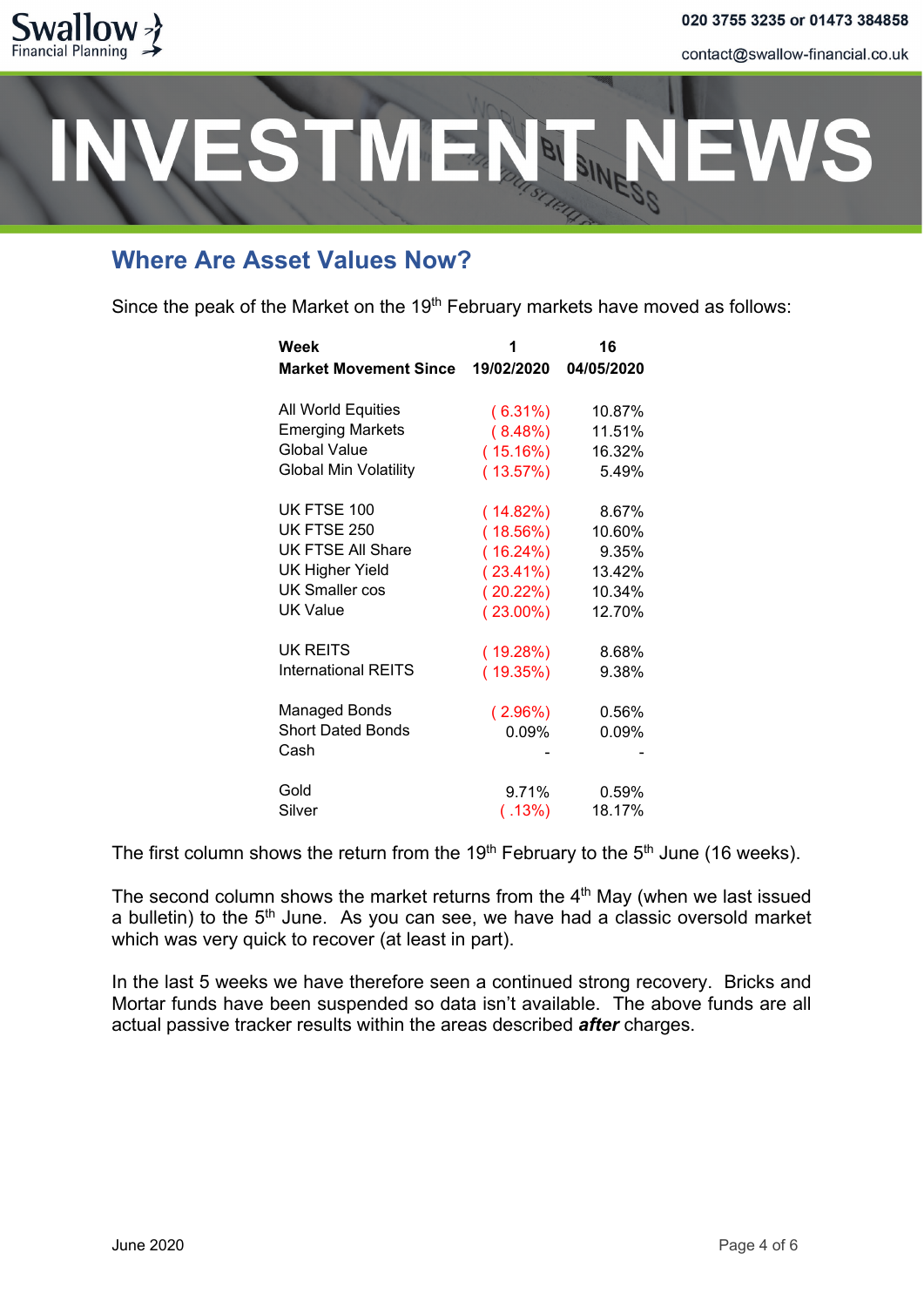

# **ESTMENT**

# **Equities**

In summary, we are surprised at the speed of the recovery in asset prices and believe the current valuations expect the most optimistic of outcomes.

# **Commercial Property**

Many property funds remain suspended to prevent excessive redemptions affecting the long-term investors who wish to retain their holdings.

It is worth mentioning that these suspensions are a direct result of FCA requirements. Every valuation contract with a fund provider has an "uncertainty clause" which means that if the valuers instigate the clause the fund must be suspended.

The suspension is usually reviewed every 28 days and the fund must remain suspended until the valuers regain confidence in their valuations

Legal & General report that self-storage and care homes are proving to be more resilient vs. hotels and car show rooms. Hotels, Gyms, Restaurants and similar social businesses have been particularly badly hit.

Industrials remain in a better place, especially for the logistics and distribution warehouses.

Rent collection remains an issue, as at the 31<sup>st</sup> March quarter day 76% of rents were received. This did however hide a huge variance: 88% of required rent from Offices, 81% from Industrials, 76% from Alternatives, 61% from Retail, and 15% from Leisure.

## **Residential Property**

Valuations have just restarted so it is too soon to see if there has been any immediate effect on valuations. There is still a lot of demand at present so we may see no change in the short term. However, if the recession doesn't recover quickly, one would expect prices to fall.

### **Fixed Interest**

Bond markets are pricing in close to zero interest rates and weak inflation for the foreseeable future.

Due to the shear scale of government borrowing there is a risk of a bond market rebellion where lenders demand higher interest rates to continue to hold sovereign and private debt.